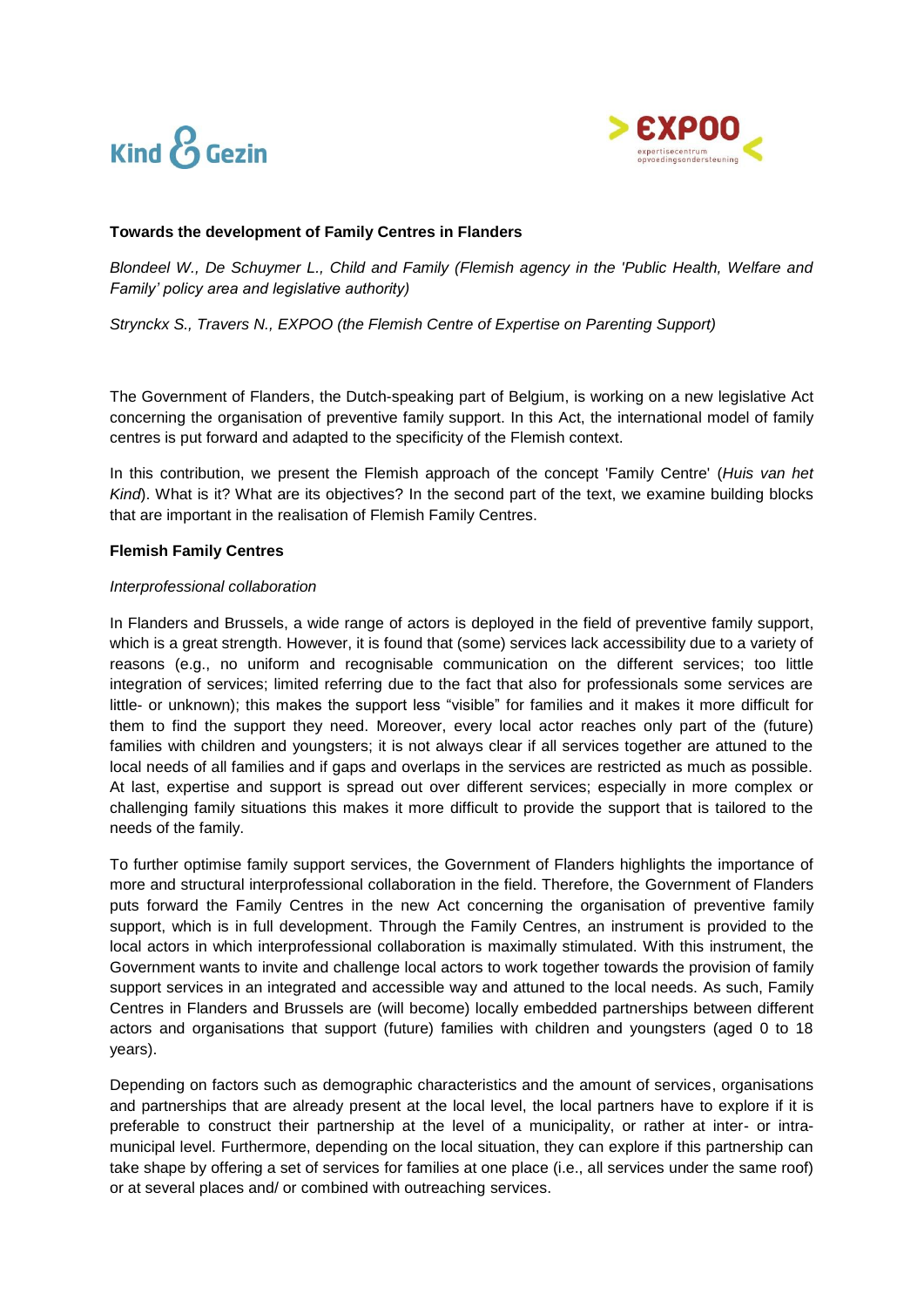## *Preventive Family Support*

Preventive family support aims at promoting the well-being of all (future) parents and families with children and youngsters by supporting them in the field of welfare and health, in order to realise maximum health and welfare gains for every child.

Preventive family support plays a crucial role. On the one hand because welfare and health are connected in this kind of support, just like they are connected in the daily life of the families. On the other hand because of its unique position in the course of life, ranging from the prenatal period and childhood to adolescence.

In the legislative Act, the Government of Flanders describes which kind of family support services should minimally be offered in a Family Centre. Minimally, it should organise preventive health care, parenting support, and activities that facilitate encounters and social cohesion.

- Preventive health care is the part of health care which takes up preventive tasks concerning the health of pregnant women, children and their family. Activities include, among other things, vaccination, the early detection of risks and health problems, health promotion, ...
- Parenting support consists of the support of persons responsible for the upbringing of children and youngsters. In Flanders, effort is done to offer parenting support in an accessible, empowering and non-stigmatizing way, based on the idea that it is normal to have questions about the upbringing of children. Activities include, among other things, the provision of information on parenting (individual or group-based), pedagogical advice, the stimulation of encounters between parents and children, practical support,...
- Through activities that facilitate encounters and social cohesion, the Flemish policy responds to the added value of social support as protective factor in parenting and family functioning on the one hand. On the other hand, it intends to create cohesion between families across socioeconomic and ethnic-cultural boundaries, and to contribute to the fight against social exclusion mechanisms (see also the principles of "bonding" and "bridging", Putnam, 2007).

In order to realise the abovementioned three pillars, a Family Centre may cover a variety of services. It always accommodate an infant welfare centre where preventive health care, follow-up of the development of the child and parenting and psychosocial support is offered by a nurse, doctor and volunteer worker during minimally 10 contact moments during the first three years of life. These infant welfare centres have a high accessibility, as approximately 96% of all families are reached minimally once (numbers from the annual report 2011 of Child & Family) and as they are nicely spread over Flanders and Brussels. Therefore, they consist of an important service to be offered in the Family Centres. Next to this infant welfare centre, a Family Centre has to provide minimally two other services. It may include services such as a (toy) library and a parenting shop (for more information on parenting shops, see Travers & Strynckx, 2012). It may also be the place where pre- and postnatal gym takes place, where young parents go for breastfeeding advice and parenting support, where lectures and workshops are organised, a place to play and to meet other people, ...

In sum, when it comes to the subject of family support services offered in a Family Centre in Flanders and Brussels, it is a necessary condition that the three pillars (namely, preventive health care, parenting support, activities to facilitate encounters and social cohesion) are present and it is a sufficient condition that – next to the infant welfare centre – two other services are frequently provided.

### **Building blocks for Family Centres in Flanders**

It is clear that the concept of Family Centres is not new. The implementation of Family Centres in Flanders and Brussels fits in with the international evolutions which aim at co-operation between actors that work for (future) families with children and which has shown to result in positive benefits for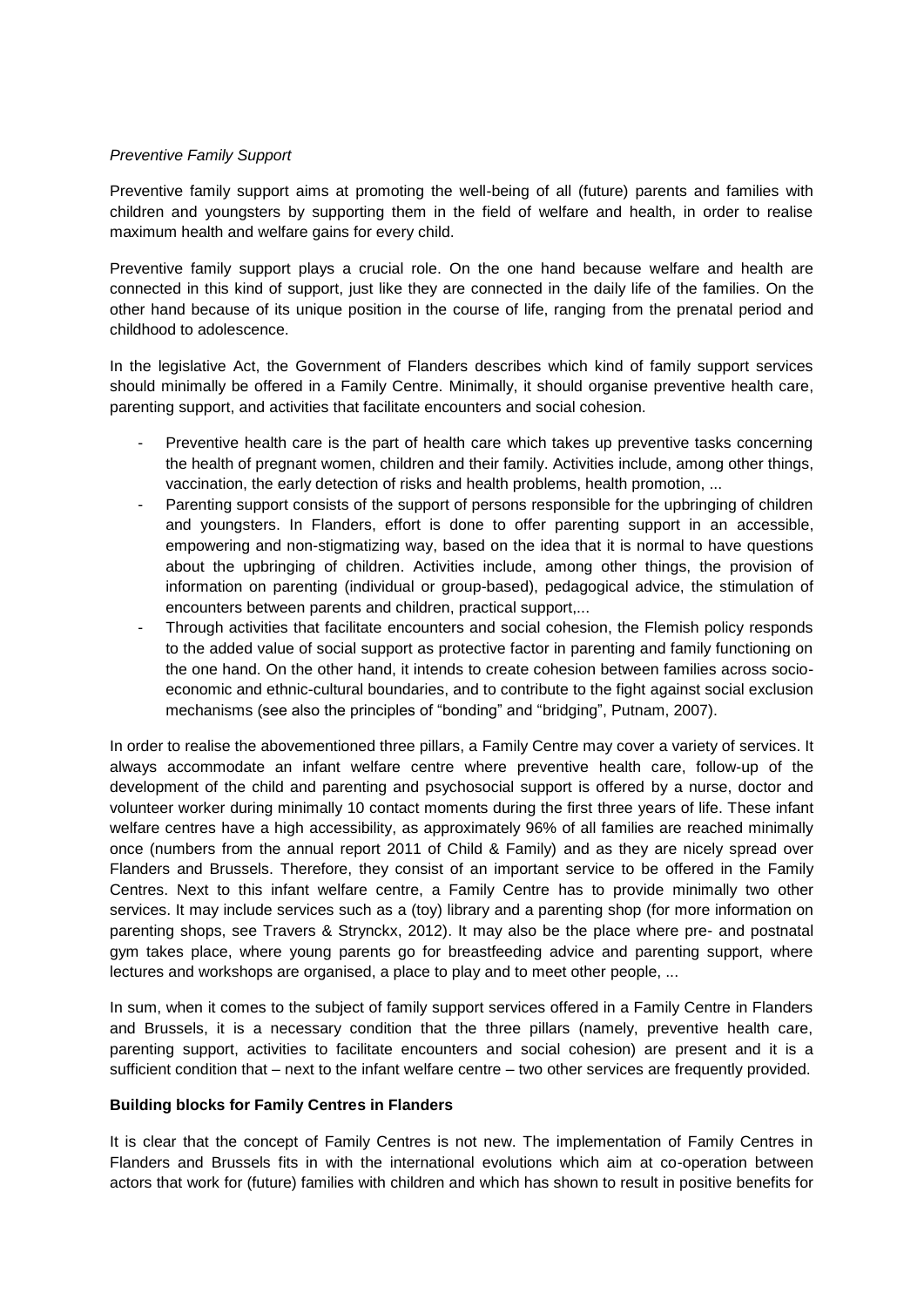children, their parents and family (e.g.; Kekkonen, Montonen, & Viitala, 2012; Warren-Adamson, 2001).

Furthermore, the concept is also not new in Flanders and Brussels. Several initiatives which come close to the idea of a Family Centre already exist in Flanders and Brussels. By means of the new Flemish Act, the Government of Flanders wants to provide a regulatory basis that further stimulates actors in the field of preventive family support to work towards the provision of integrated, easy accessible services that are tailored to the local needs in order to reach maximal health and welfare gains for each child.

The following building blocks are important elements in the realisation of Family Centres in Flanders.

• Cooperation

The Family Centre must not be started from scratch. First and foremost, it is a partnership between actors that support (future) families with children and youngsters. It is therefore mainly an organisational concept which does not necessarily refer to one physical place. Maximum accessibility of the family support services must obviously be aimed at, but can be realised in many different ways starting from a partnership. In order to fully respond to the local reality, the Flemish legislative Act does not specify in which way this must be realised.

Providing services through a partnership is not always self-evident, but offers a lot of opportunities. It results in an added value, on the one hand for the families, on the other hand for the actors, which obviously also indirectly leads to an added value for the families themselves.

Values for the families include, among other things:

- an increase in the accessibility of the provision, since the Family Centres make themselves known by using a universal name and logo ("Huis van het Kind");
- an increase in the usability, since this universal name reflects a set of services which is geared to the local needs and in which families may find different meanings, depending on their momentary needs;
- an increase in the acceptability of the provision, certainly for families living in a socially vulnerable situation, since the Family Centres are open to *all* (future) families with children and youngsters and therefore do not stigmatise (Tunstill, Blewett, & Meadows, 2009);
- an improvement of the geographical spread of family support services in Flanders, since the aim is to realise Family Centres throughout Flanders.

Values for the actors include, among other things:

- more opportunities to share and develop expertise, which results in an increase in the competences of the actors;
- identification of the gaps and overlaps in the family support services, which allows for reflection at the local level on a different/more efficient way of using resources, and for a better reporting to policymakers;
- easier access to complementary service provision and easier referral to partners in the network;
- as a result of the better referral, the exchange of competences, the increase in expertise, the elimination of overlaps in the provision, bringing together resources (e.g. announcement, infrastructure, reception, ...), every single actor involved may realise efficiency gains.
- Local embeddedness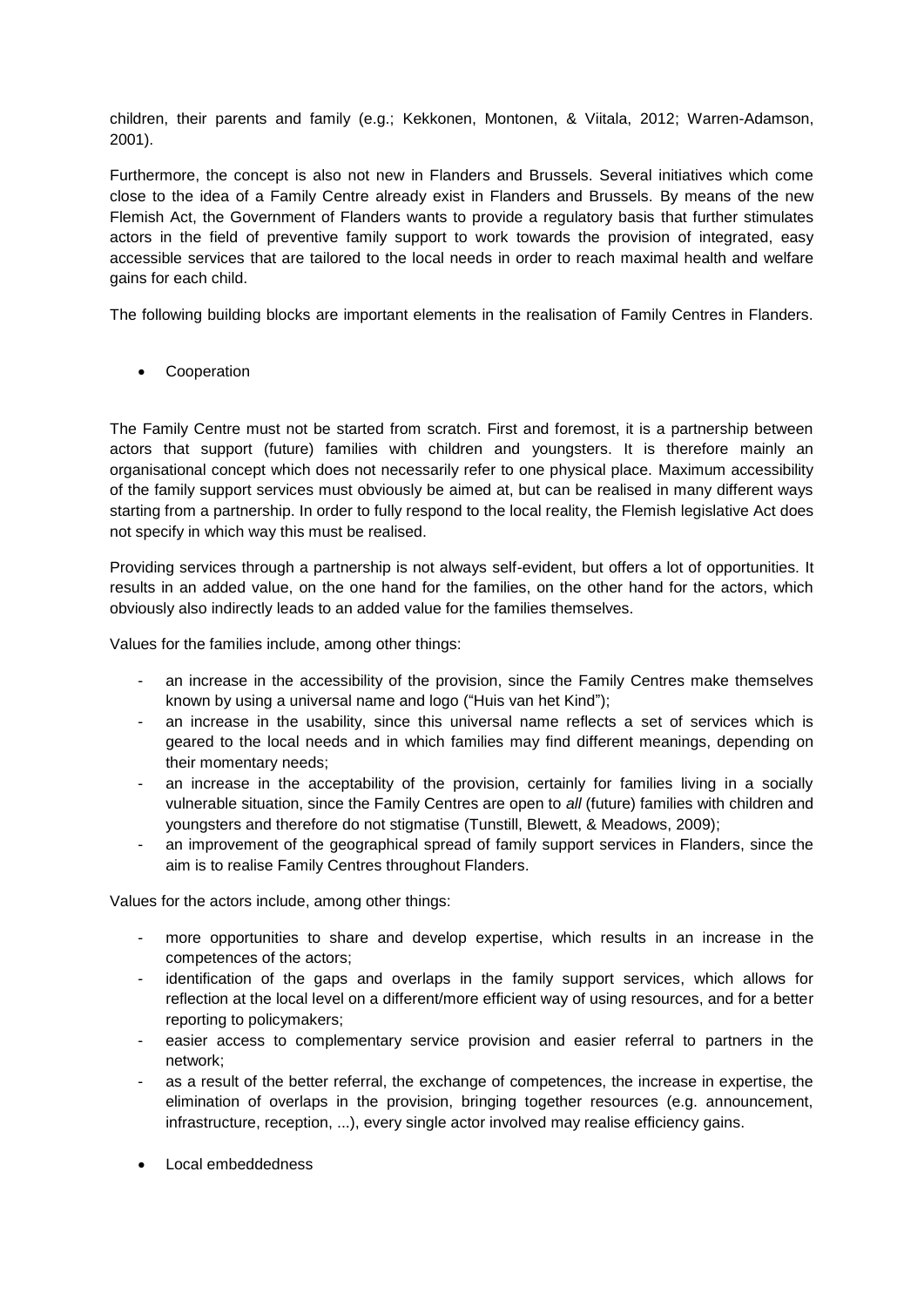With the Family Centres, the legislator wants to offer an instrument to local authorities and initiatives to develop preventive family support. Local differentiation is a priority in this context, as it is the only way to respond to local needs and local reality. For instance, the needs of families, the presence of actors and organisations, ..., in the countryside differ from those in the cities. The way the Act is developing, allows local differentiations and even encourage it by stating that the services should be attuned to the local needs and by stating that the Family Centres should get shape in alignment with the social policy of the local authorities.

People-centred care

For (future) parents and families with children and youngsters, it is desirable that they can turn to the Family Centres for a *diverse* set of services. The integration of different services makes it possible to offer a continuum of support to families that can be maximally *tailored to their unique needs.* Family needs should be met on the basis of an *integrated* approach, taking into account the context a family lives in.

In the legislative Act *user participation* is put central, as this is an important condition in realising easily accessible services that are tailored to the local needs and as this is important in the realisation of people-centred care.

The Family Centres want to focus particularly on the reinforcement and the *empowerment* of (future) families with children and youngsters. This implies that the different services recognise and reinforce parents and persons responsible for the upbringing of children in their role and is therefore in line with the expertise of the parents themselves and activates them to look for solutions themselves. Within the preventive family support, prevention therefore has a double meaning: promoting positive strengths and reinforcing children and their families on the one hand and avoiding risks and preventing problems on the other hand.

Progressive (or proportionate) universalism

The service provision in the Family Centres should be open to all families. Every child and parent should have the opportunity to meet other families, to receive support and enrichment. This also implies that they should not have any difficulty in reaching the Family Centres and that the services should be maximally accessible.

In the Family Centres, a continuum of services should be provided. Next to the universal service that is for example provided via the inclusion of the infant welfare centres in the Family Centres, a complementary provision of services, also ranging in intensity of support, should be developed as well, which is tailored to specific needs and/or specific families, including families living in more vulnerable situations.

With this starting point, the Family Centres also position themselves as players in the fight against child poverty. A diversified set of services, "underpinned by policies improving the well-being of all children, whilst giving careful consideration to children in particularly vulnerable situations" is presented as a good practice at the international level (European Commission, 2013, February 20, p.2). Furthermore, studies show that this approach has positive effects on the perceptions of vulnerable families, as parents perceive this way of service provision as less or not at all stigmatising (Tunstill et al, 2009).

In Flanders, various good practices are available which make the family support services accessible to families living in more vulnerable situations, such as cooperation with experts by experience, outreaching and working with volunteers and professionals from diverse socio-economic and ethniccultural background.

• Interaction between formal and informal support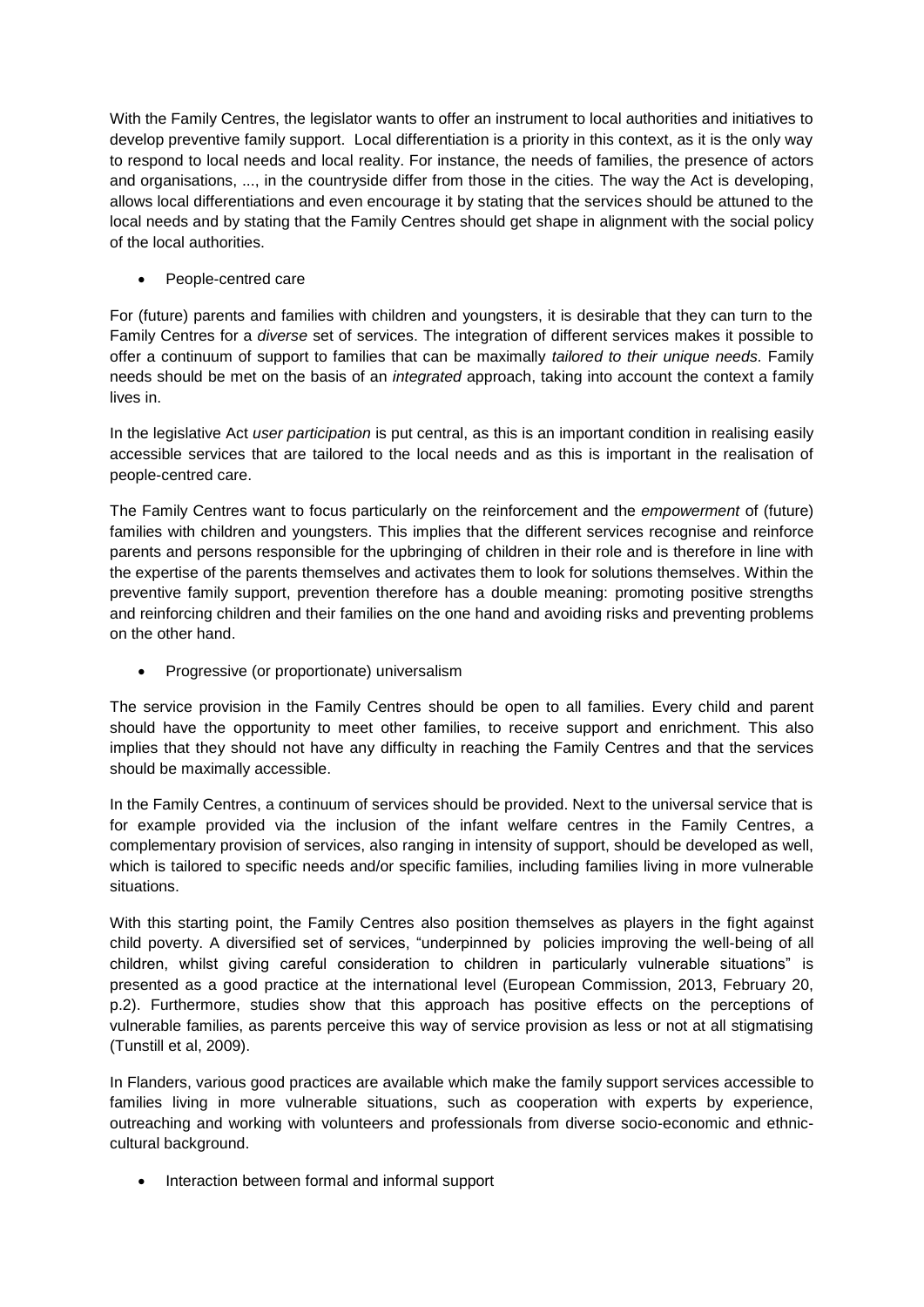Within the field of family support it is an important goal to provide the support as closely as possible to the living environment of the family. Not only formal support - provided by professionals - plays a role in that respect, but informal support occupies a prominent position as well. Therefore, informal support is an integrated part of what is regarded as support by families.

Within the domain of preventive family support, informal support is partly provided by volunteers who commit themselves with a view to social cohesion and the creation of unity within a society. For individual families, the commitment of volunteers often means an important source of parenting support (and in a broader sense: family support) because volunteers can often respond in a more flexible manner to the questions and needs of families (which includes providing practical support, lending a listening ear, playing with the children, ...).

However, informal support can be provided by professionals as well. For instance, the professional network may focus on the creation of conditions allowing families to develop and reinforce their social network (e.g. playing and meeting initiatives). It also implies that professional service provision must not ignore the important function which the social network may have.

Care and service initiatives in Flanders are organised by actors with different backgrounds, by authorities, non-governmental organisations, by liberal professions but also by civil society organisations and even by parents themselves. We want to see that same diversity reflected in the Family Centres, in order to make the most of the reinforcing interaction there may be between formal and informal support.

• Support and innovation

The Act attaches great importance to quality and competent professionals. In order to realise this, an expertise centre for parenting support is provided, which will be assigned to gather, enrich and disseminate knowledge and expertise with regard to upbringing and parenting support.

Next to this expertise centre for parenting support, in Flanders several other expertise centres are working on themes such as preventive health support, health promotion, innovation in the early years, ,... Also these expertise centres are crucial to enrich the development of the Family Centres.

# **Conclusion and challenge**

With the new Flemish Act concerning the organisation of preventive family support, the Government of Flanders wants to focus on a facilitating and stimulating regulation towards more and structural interprofessional collaboration with the aim to optimise the support for (future) families with children and youngsters. Next to the focus on cooperation, other important building blocks to (further) realise Family Centres in Flanders and Brussels are local embeddedness, people-centred care, progressive universalism, interaction between formal and informal support, and support to professionals and innovation. The challenge in Flanders and Brussels, in the period to come, is to realise the added value of this concept, both for families and for professionals. Therefore, the Act must provide a stimulating regulatory basis. Next to this, we invest in supporting and facilitating the sharing of knowledge, expertise and good practices that can be found in Flanders and Brussels. In this way, the Government of Flanders wants to succeed in the realisation of Family Centres, as an instrument to optimise family support in Flanders and Brussels.

# **References**

European Commission (2013, February 20). *Investing in children: breaking the cycle of disadvantage*. Commission recommendation, Brussels, Belgium.

Kekkonen, M., Montonen, M., & Viitala, R. (2012). *Family Centre in the Nordic countries – a meeting point for children and families*. Nordic Council of Ministers, Copenhagen, Denmark.